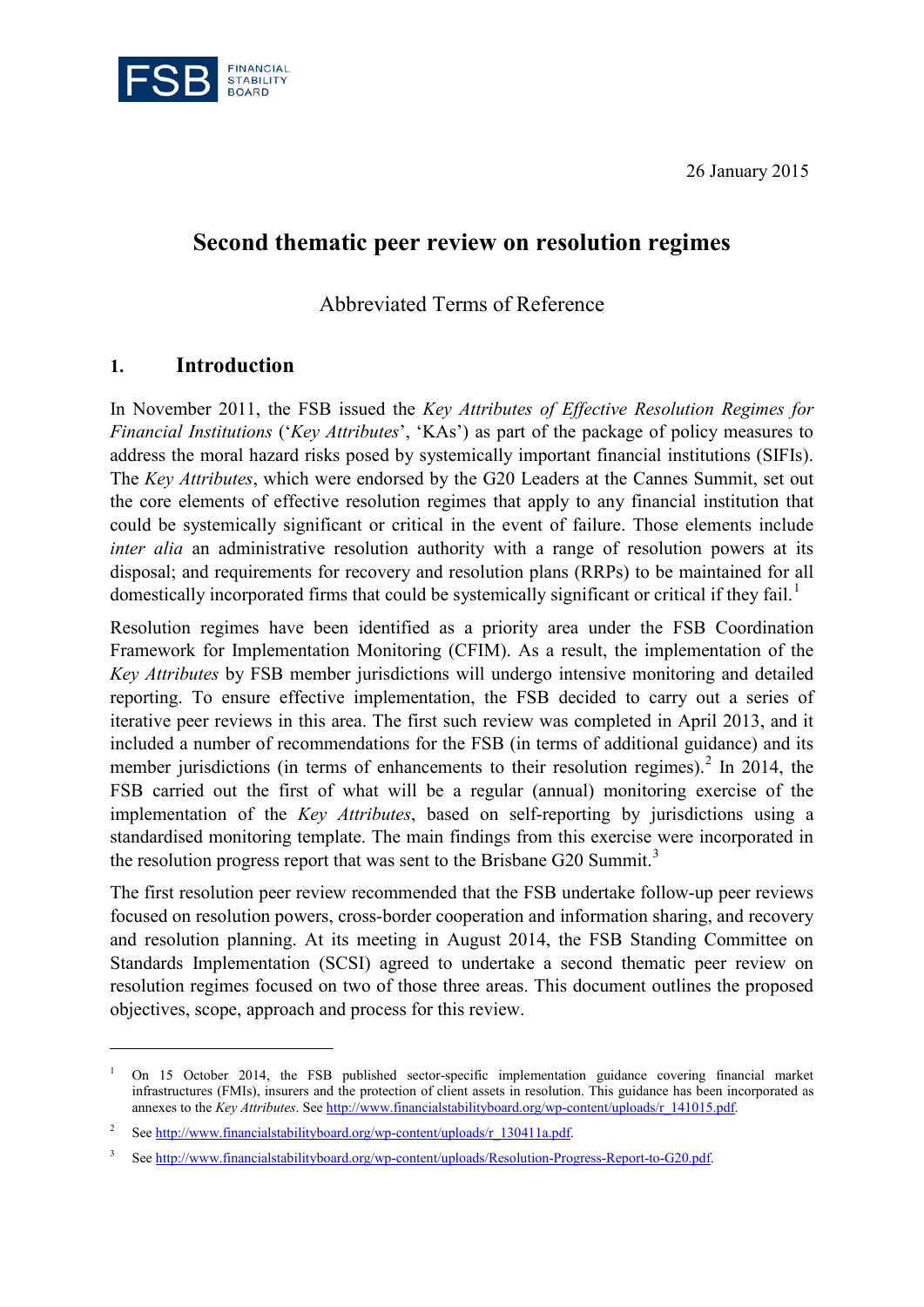# **2. Objectives**

-

The objective of the second resolution peer review, as agreed by SCSI, is to examine the range and nature of resolution powers that are available in FSB jurisdictions for the banking sector; and to take stock of any requirements for recovery and resolution planning for domestically incorporated banks in FSB jurisdictions. The review will complement and support other types of resolution-related implementation monitoring activities, including the annual high-level monitoring exercise on national implementation of the *Key Attributes* and the monitoring and assessment work on recovery and resolution planning and resolvability for global systemically important banks (G-SIBs).

The review will carry out a detailed analysis of the extent to which the full range of powers set out in KA 3 is available in each jurisdiction for the banking sector, and evaluate the nature of those powers against the draft guidance on their required core characteristics reflected in the draft assessment methodology for the *Key Attributes* ('draft assessment methodology'). [4](#page-1-0)

In addition, the peer review will examine jurisdictions' progress in adopting legislation and detailed rules to meet the requirement under the *Key Attributes* on recovery and resolution planning for all domestically incorporated banks that could be systemically significant or critical in the event of failure; the associated requirements to conduct resolvability assessments for, at a minimum, G-SIBs; and the powers to require firms to adopt measures to improve their resolvability, such as changes to their organisational and financial structures, in advance of resolution. The review will focus on the existence, nature and scope of legislative requirements and rules requiring the maintenance of RRPs; how the detailed requirements of KA 11 and the accompanying implementation guidance in the *Key Attributes* (I-Annex 4) are reflected in national legal frameworks and resolution regimes; and the extent to which RRPs are being developed for banks other than G-SIBs. In relation to resolvability assessments, it will examine whether the framework for resolution planning also requires or contains provisions for the resolution plan to be informed by resolvability assessments (as contemplated by KA 11.3) and how the detailed requirements of KA 10 and the accompanying guidance in the *Key Attributes* (I-Annex 3) on resolvability assessments are reflected in national legal frameworks and resolution regimes.

The aim of the peer review is not to assess compliance with the *Key Attributes* or assign grades, [5](#page-1-1) but rather to:

• take stock of bank resolution powers, recovery and resolution planning requirements and related requirements for resolvability assessments and powers to require measures to improve firms' resolvability in FSB jurisdictions, and of any planned changes in these areas;

<span id="page-1-0"></span><sup>&</sup>lt;sup>4</sup> Namely, whether the powers: (i) are exercisable by an administrative resolution authority (either directly or through an appointed administrator with appropriate objectives), with any court involvement designed in a way that does not impede rapid intervention and the objectives of resolution; (ii) enable the authority to interfere with third party rights and to allocate losses to creditors and shareholders; and (iii) are exercisable without the consent of the firm, its shareholders or its creditors. See the Annex for further details.

<span id="page-1-1"></span><sup>5</sup> The inclusion of the *Key Attributes* standard in the IMF-World Bank ROSC programme (once the assessment methodology is finalised) will enable such compliance assessments to take place.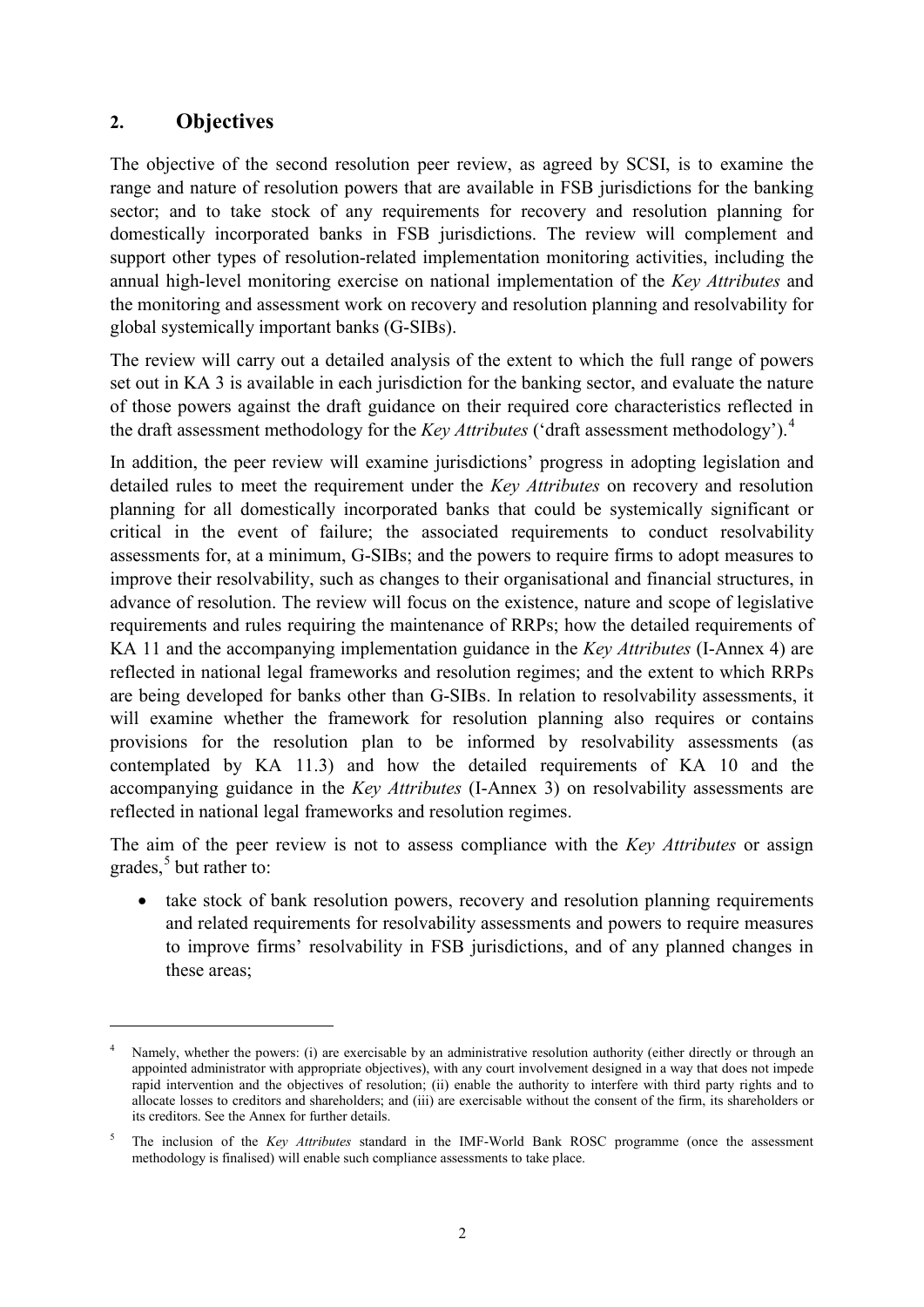- evaluate progress since the first resolution peer review in implementing reforms in the areas covered by this review;
- review the range of approaches to achieving the outcomes specified in KA 3 and evaluate how far existing powers are likely to achieve those outcomes;
- highlight good practices and lessons of experience in reforming national resolution regimes, including any challenges arising from implementation of these reforms;
- identify material inconsistencies or gaps (compared to the *Key Attributes*) in these areas that are common across jurisdictions and would need to be addressed; and
- identify ways to further improve the explanatory notes and guidance in the draft assessment methodology on the necessary characteristics of resolution powers.

The proposed objectives of this peer review are consistent with all of the objectives set out in the *Handbook for FSB Peer Reviews*, [6](#page-2-0) with one exception: the peer review will not assess the effectiveness of the *Key Attributes* in realising their intended results. This is because of the narrow focus of the peer review and the fact that jurisdictions are still in the process of reforming national resolution regimes to implement the *Key Attributes*. Moreover, the effectiveness of resolution powers under the regimes of relevant jurisdictions is an important consideration in the assessments of resolvability of G-SIBs under the FSB Resolvability Assessment Process (RAP).

## **3. Scope of the review**

As regards resolution powers, the first resolution peer review found that although resolution regimes are generally more developed for banks than for other financial institutions, few jurisdictions have equipped administrative authorities with the full set of powers to resolve banks set out in KA 3. Moreover, in some cases resolution actions required court approval or the cooperation of the failing firm or its shareholders, while in other cases resolution actions (such as the transfers of assets and liabilities) were carried out by an administrator that may neither be mandated to achieve the objectives in the *Key Attributes* nor subject to direction by the resolution authority. It also found that jurisdictions sometimes had different interpretations of what constitutes a 'resolution regime' and its relationship to ordinary insolvency regimes and powers for ordinary supervisory purposes. The review considered that such divergence in interpretation could make it difficult to draw definitive conclusions about the alignment of national powers with the *Key Attributes*, and concluded that additional clarification and guidance on the application of the *Key Attributes* was necessary to assist jurisdictions in implementation, facilitate monitoring and ensure consistency in assessments of compliance.

In the light of that recommendation, additional guidance on the characteristics of resolution powers was added to the draft assessment methodology.<sup>[7](#page-2-1)</sup> These characteristics, which distinguish resolution powers from ordinary supervisory powers and from ordinary corporate insolvency regimes, are considered fundamental for effective resolution regimes and

-

<span id="page-2-0"></span>Se[e http://www.financialstabilityboard.org/wp-content/uploads/r\\_140106.pdf.](http://www.financialstabilityboard.org/wp-content/uploads/r_140106.pdf)

<span id="page-2-1"></span>The text of the draft guidance is set out in the Annex to this document.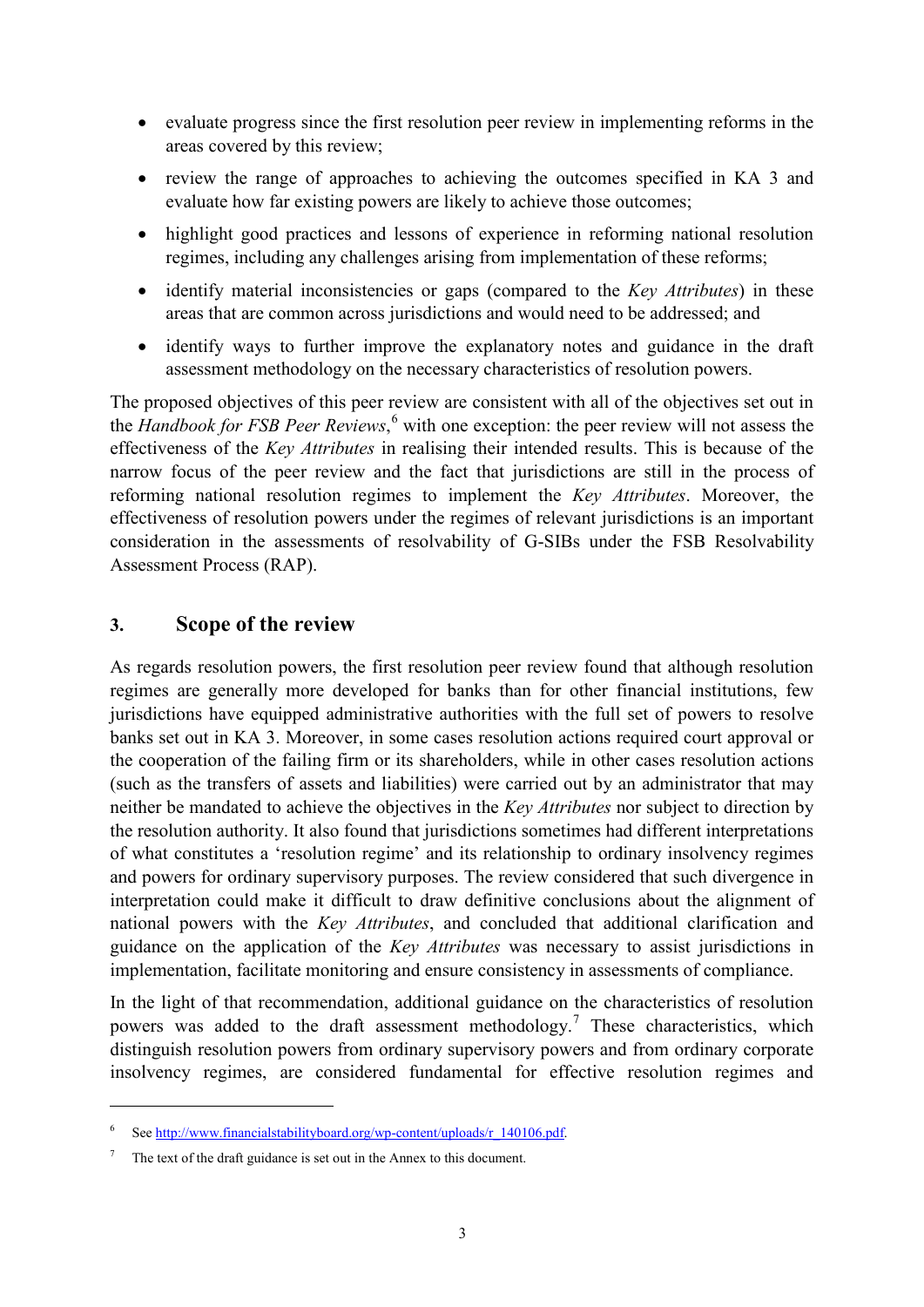necessary to enable authorities to deliver the resolution objectives that are set out in and motivate the *Key Attributes*. Given its broad scope, the 2013 peer review did not examine in detail the extent to which these characteristics were met. This review will therefore undertake a detailed analysis of this core element of resolution regimes*.* Since several jurisdictions have completed reforms since the 2013 peer review, it will also undertake an up-to-date stocktake of resolution powers for banks in the light of that further guidance and any planned reforms to those powers (including their implementation timetable). $^{8}$  $^{8}$  $^{8}$ 

As regards recovery and resolution planning, resolvability assessments and measures to improve resolvability, the first resolution peer review found that in most FSB jurisdictions there was no explicit requirement in statute or rules for the development of RRPs for all domestic financial firms that could be systemically significant or critical in the event of failure, and only one jurisdiction had a legal requirement for resolvability assessments (although just under half conducted them for G-SIBs as matter of policy). Moreover, most authorities lacked the power to require firms to adopt measures for the sole purpose of improving their resolvability in advance of resolution. Accordingly, it recommended that FSB jurisdictions introduce a RRP requirement and powers to require firms to adopt measures to improve their resolvability in advance of resolution. The peer review will therefore update that stocktake to ascertain whether relevant requirements and powers have been put in place since the first peer review or whether jurisdictions have concrete plans to do so. In relation to recovery and resolution planning, it will also examine the extent to which recovery and resolution planning is currently being carried out in practice for banks, other than G-SIBs, that could be systemically significant or critical in the event of failure and the types of firms for which RRPs are being produced. Finally, the review will look at the scope and nature of the powers that authorities have to require firms to adopt measures, including changes to business practices, structure or organisation, to improve their resolvability.

# **4. Approach and process**

-

The primary source of information for the peer review will be responses to a questionnaire that will be prepared by the peer review team and agreed by the SCSI. The questionnaire, which will be sent to FSB jurisdictions for completion, will cover the following issues:

- the nature of jurisdictions' bank resolution regimes, including the relationship with the supervisory framework and corporate insolvency regimes;
- reforms relating to bank resolution powers, requirements for recovery and resolution planning and resolvability assessments and powers to require measures to improve resolvability in respect of banks, that have been adopted since the first resolution peer review and any planned reforms;

<span id="page-3-0"></span><sup>8</sup> Cross-border cooperation and information sharing, including the effectiveness of resolution powers, is an important aspect of resolution regimes but it will be covered separately in a future peer review. This is because a review of powers to give effect to foreign resolution actions would be premature given that FSB guidance on cross-border effectiveness will not be finalised before the end of 2015.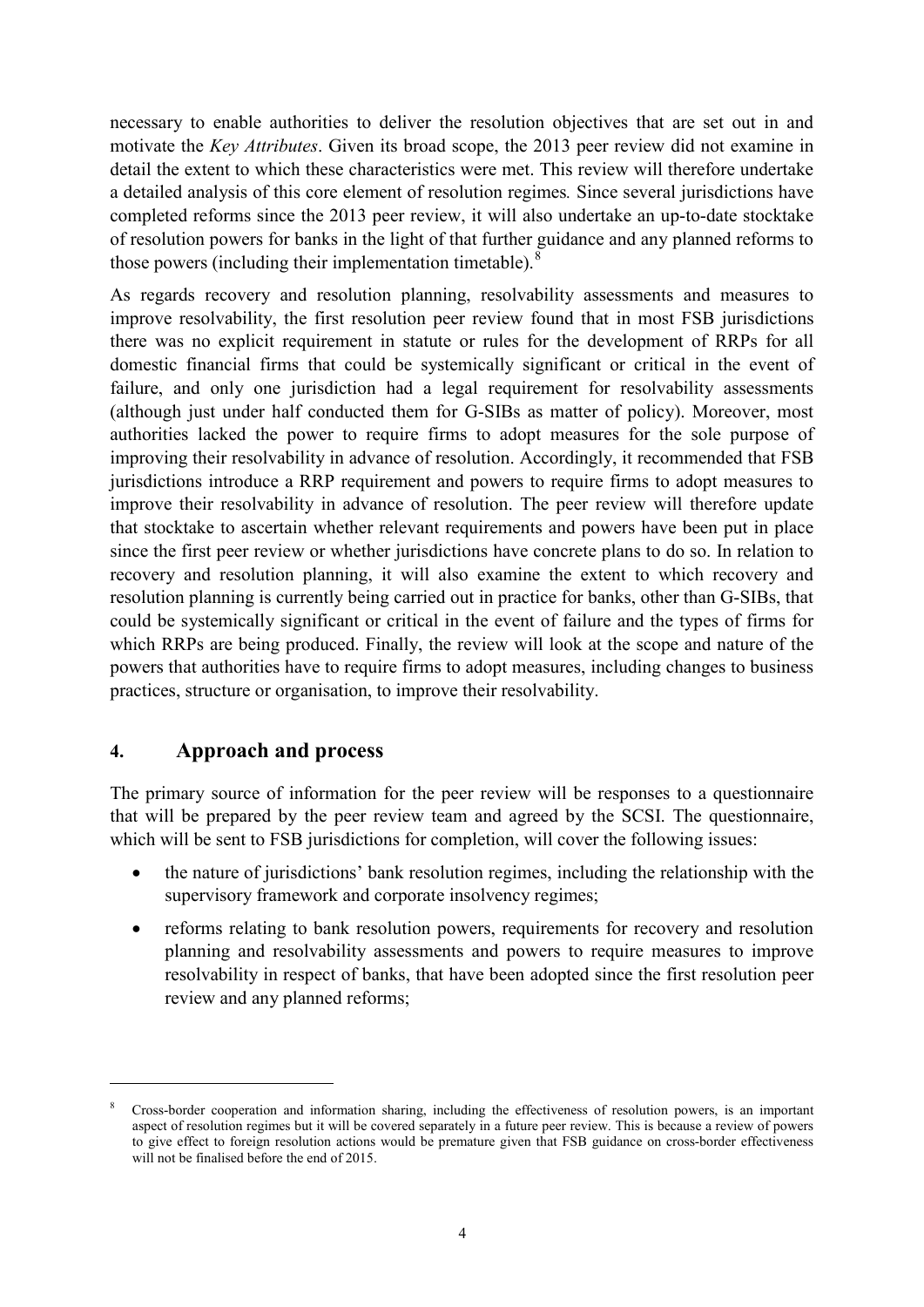- the resolution powers that are available for the banking sector (vis-à-vis those set out in the *Key Attributes*) and their nature, based also on the guidance on the core characteristics of resolution powers in the draft assessment methodology, including:
	- whether the power is exercisable by an administrative resolution authority (either directly or through an appointed administrator with appropriate objectives);
	- the nature of any court involvement;
	- the ability of the authority, in exercising the power, to override any requirement for the consent of the firm, its shareholders or its creditors;
	- the conditions that must be met for the power to be available and any restrictions on its exercise (resolution triggers); and
	- elements from other KAs that are relevant to the scope and effective exercise of those powers (for example, their application to holding companies).
- jurisdictions' experience, if any, of using those powers and any modifications to their regimes they are considering in the light of that experience;
- the existence, nature (e.g. in legislation or rules) and scope of legal requirements for the maintenance of RRPs and conduct of resolvability assessments for banks, and how the detailed requirements of KAs 10 and 11 and the accompanying implementation guidance (I-Annexes 3 and 4) are reflected in national legislation, rules or guidance;
- the extent to which recovery and resolution planning is currently being carried out in practice for banks, other than G-SIBs, that could be systemically significant or critical in the event of failure and the types of firms for which RRPs are being produced; and
- the existence and scope of powers for authorities to require banks to adopt measures to improve their resolvability and any experience in the use of such powers (without requiring firm-specific or confidential information).

Input from market participants and other interested parties will be sought at the same time as the questionnaire is sent to national authorities for completion. As with past thematic peer reviews, a request for comments will be posted on the FSB website, asking for feedback on the improvements and remaining gaps in national resolution regimes in relation to the areas covered by the review.

#### **5. Peer review report**

The peer review report will describe the range of approaches of FSB member jurisdictions to adopting resolution powers and imposing recovery and resolution planning and associated requirements in national resolution regimes for banks and identify related challenges. Progress in implementation will be illustrated with examples of leading practices and the identification of areas where more work may be needed, particularly concerning weaknesses or gaps that are common across a number of jurisdictions. Individual national resolution regimes will not be assessed or graded on their compliance with the relevant KAs and there will be no jurisdiction-specific recommendations, although the report will include a qualitative description of how those KAs are implemented in each jurisdiction. The findings will be used to provide recommendations for improvements and follow-up actions that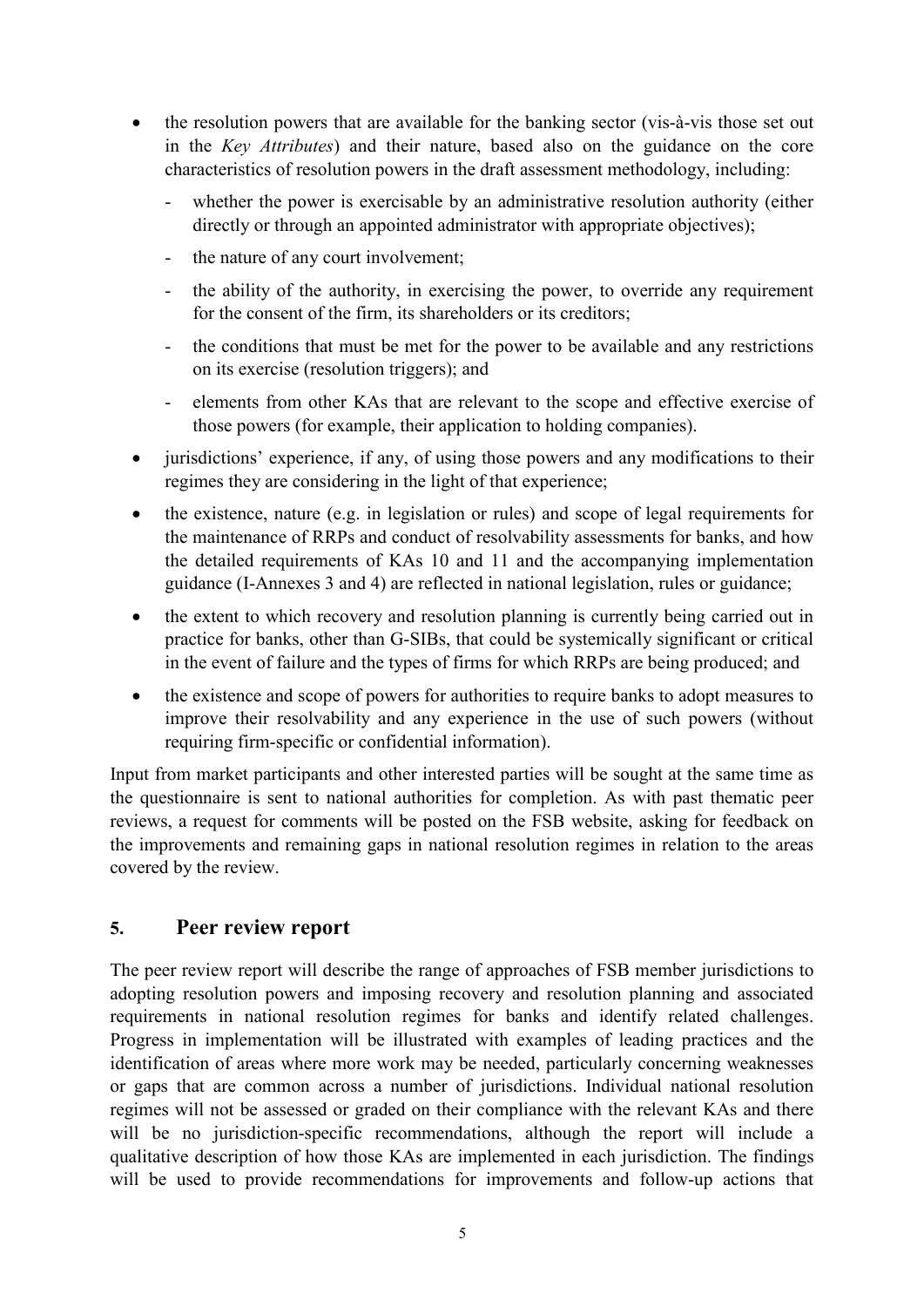address identified weaknesses and issues common to a number of jurisdictions. The review may also feed into the FSB's resolution policy development work and suggest ways to improve the draft assessment methodology.